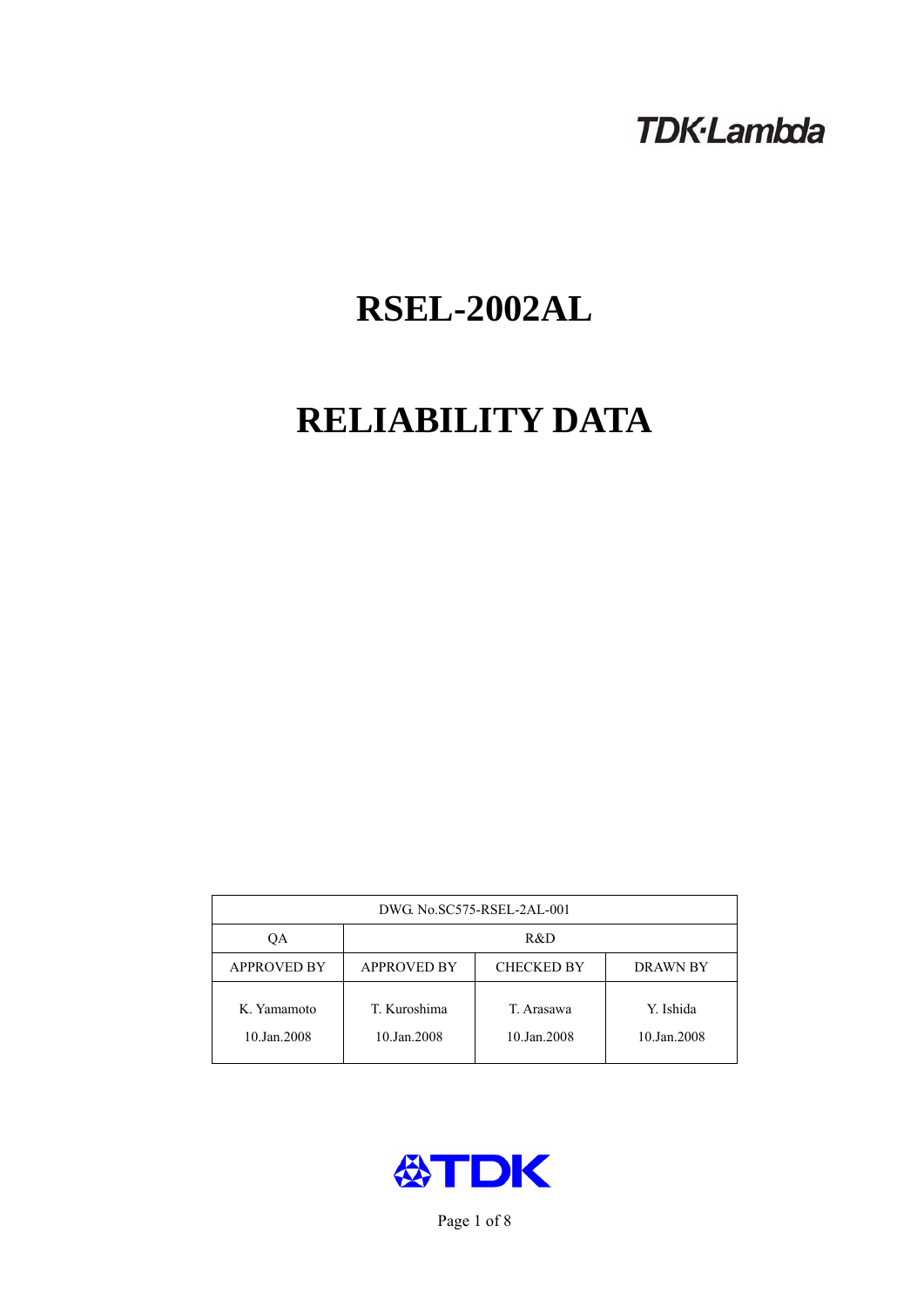# **RSEL-2002AL**

# **I N D E X**

|                                     | Page   |
|-------------------------------------|--------|
| 1. Calculated Values of MTBF        | Page-3 |
| 2. Vibration Test                   | Page-4 |
| 3. Heat Cycle Test                  | Page-5 |
| 4. Humidity Test                    | Page-6 |
| 5. High Temperature Resistance Test | Page-7 |
| 6. Low Temperature Storage Test     | Page-8 |

The following data are typical values. As all units have nearly the same characteristics, the data to be considered as ability values.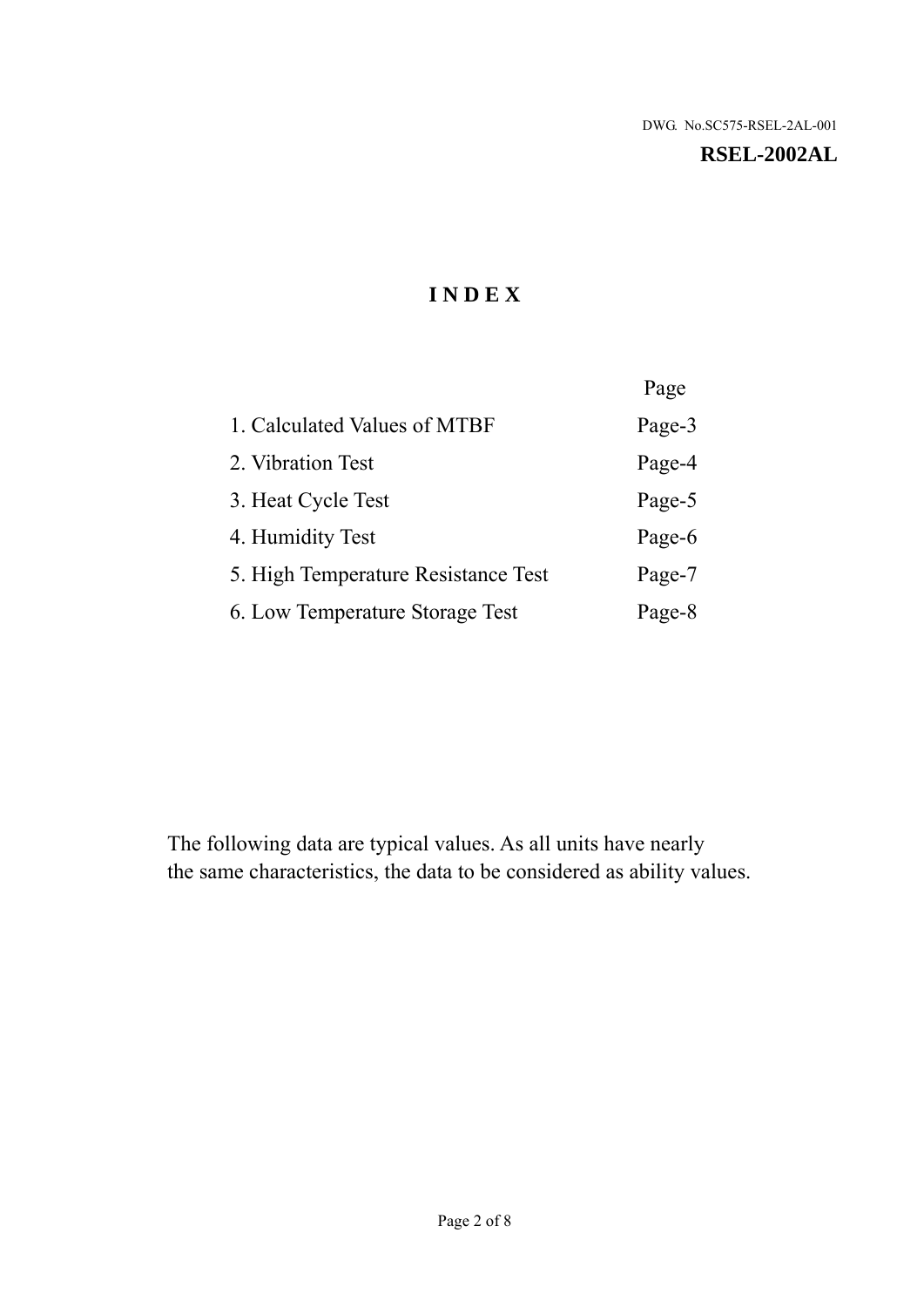#### **RSEL-2002AL**

1. Calculated values of MTBF

MODEL : RSEL-2002AL

(1) Calculating Method

 Calculated based on parts stress reliability projection of MIL-HDBK-217F NOTICE2.

Individual failure rates  $\lambda$  G is given to each part and MTBF is calculated by the count of each part.

$$
MIBF = \frac{1}{\lambda_{\text{equip}}} = \frac{1}{\sum_{i=1}^{n} N_i (\lambda_G \pi_Q)_i} \times 10^6 \text{ (hours)}
$$

| $\lambda$ equip | : Total equipment failure rate (Failure $/ 10^6$ Hours)                   |
|-----------------|---------------------------------------------------------------------------|
| $\lambda$ G     | : Generic failure rate for the $\hbar$ generic part                       |
|                 | (Failure/ $10^6$ Hours)                                                   |
| Ni              | : Quantity of <i>i</i> th generic part                                    |
| N               | : Number of different generic part categories                             |
| $\pi$ Q         | : Generic quality factor for the <i>i</i> th generic part ( $\pi Q = 1$ ) |

- (2) MTBF Values
	- GF : Ground, Fixed

 $MTBF = 26,441,036$  (Hours)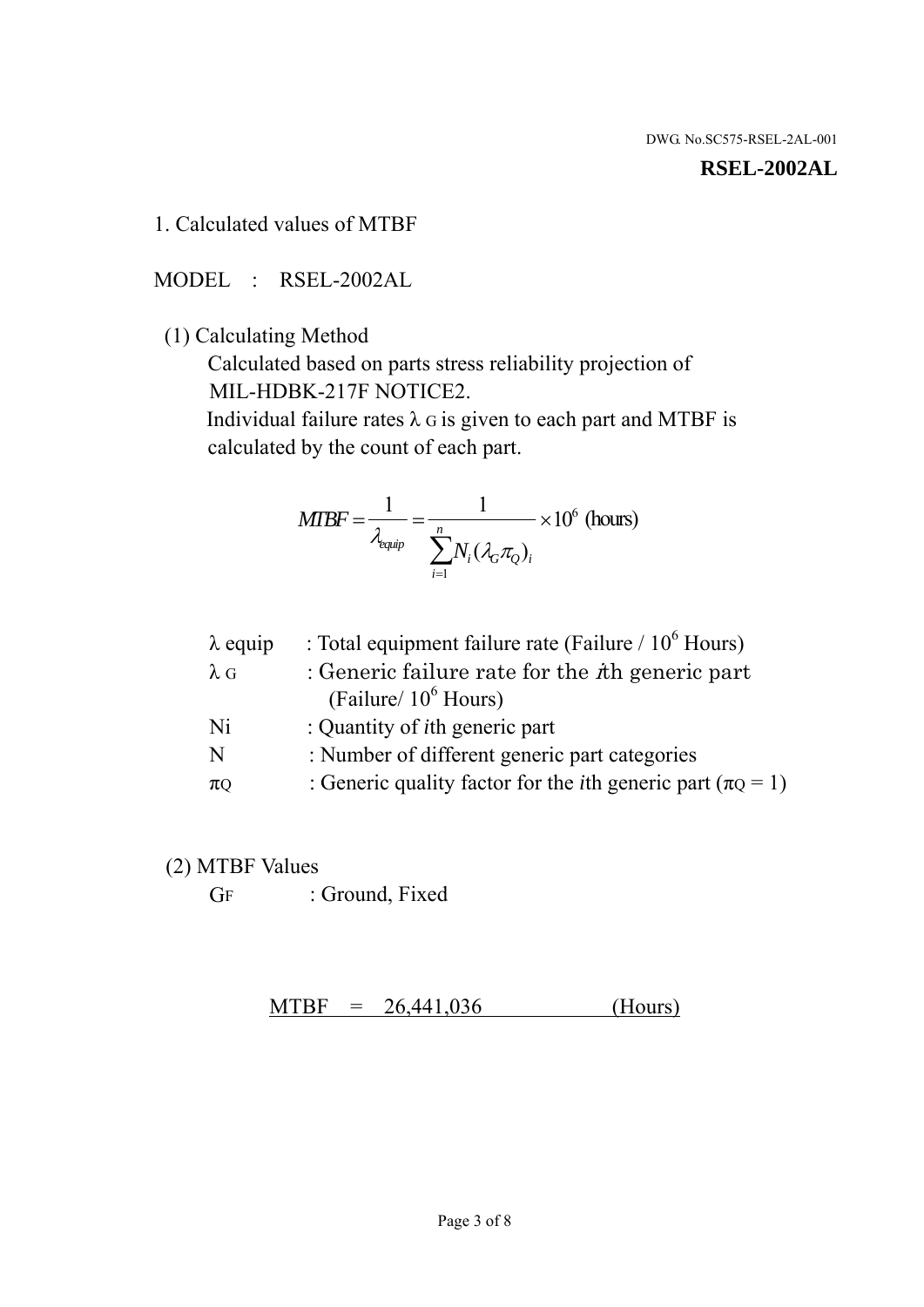#### **RSEL-2002AL**

2. Vibration Test

# MODEL : RSEL-2002AL (Representation Product : RSEL-2006W)

- (1) Vibration Test Class Frequency Variable Endurance Test
- (2) Equipment Used Controller VS-1000-6, Vibrator 905-FN ( IMV CORP.)
- (3) The Number of D.U.T. (Device Under Test) 5 units
- (4) Test Condition
	- · Frequency : 10~55Hz
	- · Amplitude : 1.5mm, Sweep for 1 min.
	- · Dimension and times : X, Y and Z directions for 2 hours each.

# (5) Test Method

Fix the D.U.T. on the fitting-stage

# (6) Test Results

PASS

#### Typical Sample Data

| . .                                |                                                         |                  |                     |                     |
|------------------------------------|---------------------------------------------------------|------------------|---------------------|---------------------|
| Check item                         | Spec.                                                   |                  | <b>Before Test</b>  | After Test          |
| Attenuation (dB)                   | Differential Mode: 25dBmin.                             | 1 MHz            | 47.70               | 47.24               |
|                                    |                                                         | 30 MHz           | 60.94               | 59.16               |
|                                    | Common Mode: 25dBmin.                                   | 1 MHz            | 37.62               | 37.84               |
|                                    |                                                         | $10 \text{ MHz}$ | 55.26               | 55.38               |
| Leakage Current (mA)               | Line1<br>$1mA$ max. $(250V, 60Hz)$<br>Line <sub>2</sub> |                  | 0.30                | 0.29                |
|                                    |                                                         |                  | 0.30                | 0.29                |
| DC Resistance $(m\Omega)$          | $80m \Omega$ max.                                       |                  | 24.96               | 25.50               |
| <b>Test Voltage</b>                | $L-L: 1768Vdc$ 60s.                                     |                  | OK                  | OK.                 |
|                                    | $L-E$ : 2500Vac 60s.                                    |                  |                     |                     |
| Isolation Resistance ( $M\Omega$ ) | $100M \Omega$ min. (500Vdc 60s)                         |                  | $3.9 \times 10^{6}$ | $4.5 \times 10^{6}$ |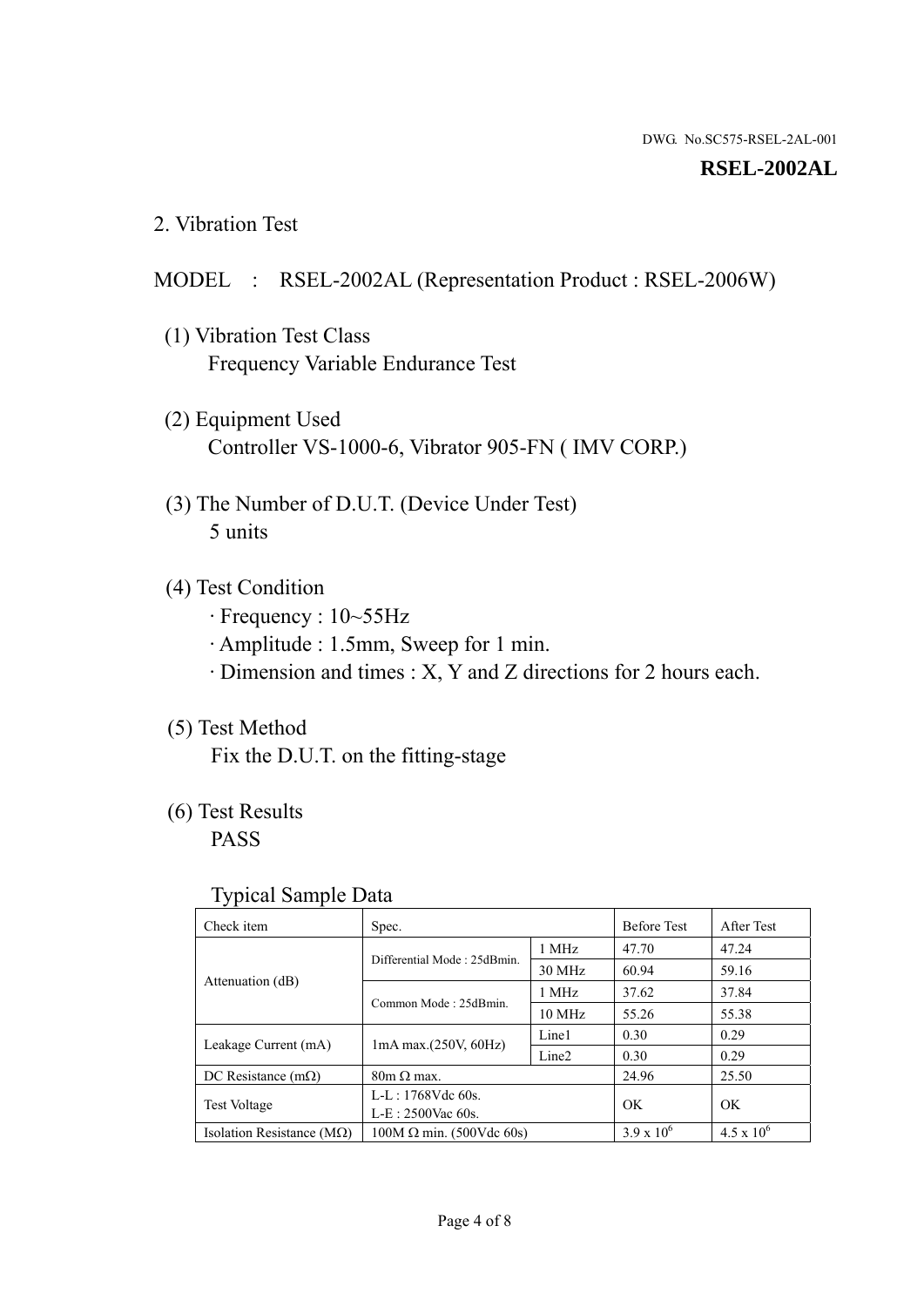1 cycle

30min.

3min.

30min.

3. Heat Cycle Test

# MODEL : RSEL-2002AL (Representation Product : RSEL-2006W)

- (1) Equipment Used TEMPERATURE CHAMBER TSA-71H-W (ESPEC CORP.)
- (2) The Number of D.U.T. (Device Under Test) 5 units
- (3) Test Conditions
	- · Ambient Temperature : -25~+85°C · Test Cycles : 100cycles
- (4) Test Method

 Before the test check if there is no abnormal characteristics and put the D.U.T. in the testing chamber. Then test it in the above cycles, After the test is completed leave it for 1 hour at room temperature and check it if there is no abnormal each characteristics.

 $+85$ °C

 $-25$ °C

(5) Test Results

PASS

| <b>Typical Sample Data</b> |  |  |
|----------------------------|--|--|
|----------------------------|--|--|

| Check item                         | Spec.                           |                   | <b>Before Test</b> | After Test          |
|------------------------------------|---------------------------------|-------------------|--------------------|---------------------|
|                                    | Differential Mode: 25dBmin.     | 1 MHz             | 47.64              | 47.86               |
|                                    |                                 | 30 MHz            | 58.32              | 59.54               |
| Attenuation (dB)                   | Common Mode: 25dBmin.           | 1 MHz             | 37.94              | 39.00               |
|                                    |                                 | 10 MHz            | 54.52              | 56.02               |
|                                    |                                 | Line1             | 0.30               | 0.33                |
| Leakage Current (mA)               | $1mA$ max. $(250V, 60Hz)$       | Line <sub>2</sub> | 0.29               | 0.34                |
| DC Resistance $(m\Omega)$          | $80m \Omega$ max.               |                   | 25.54              | 25.18               |
| <b>Test Voltage</b>                | $L-L: 1768Vdc$ 60s.             |                   | OK                 | OK                  |
|                                    | $L-E: 2500$ Vac 60s.            |                   |                    |                     |
| Isolation Resistance ( $M\Omega$ ) | $100M \Omega$ min. (500Vdc 60s) |                   | $4.9 \times 10^6$  | $4.2 \times 10^{6}$ |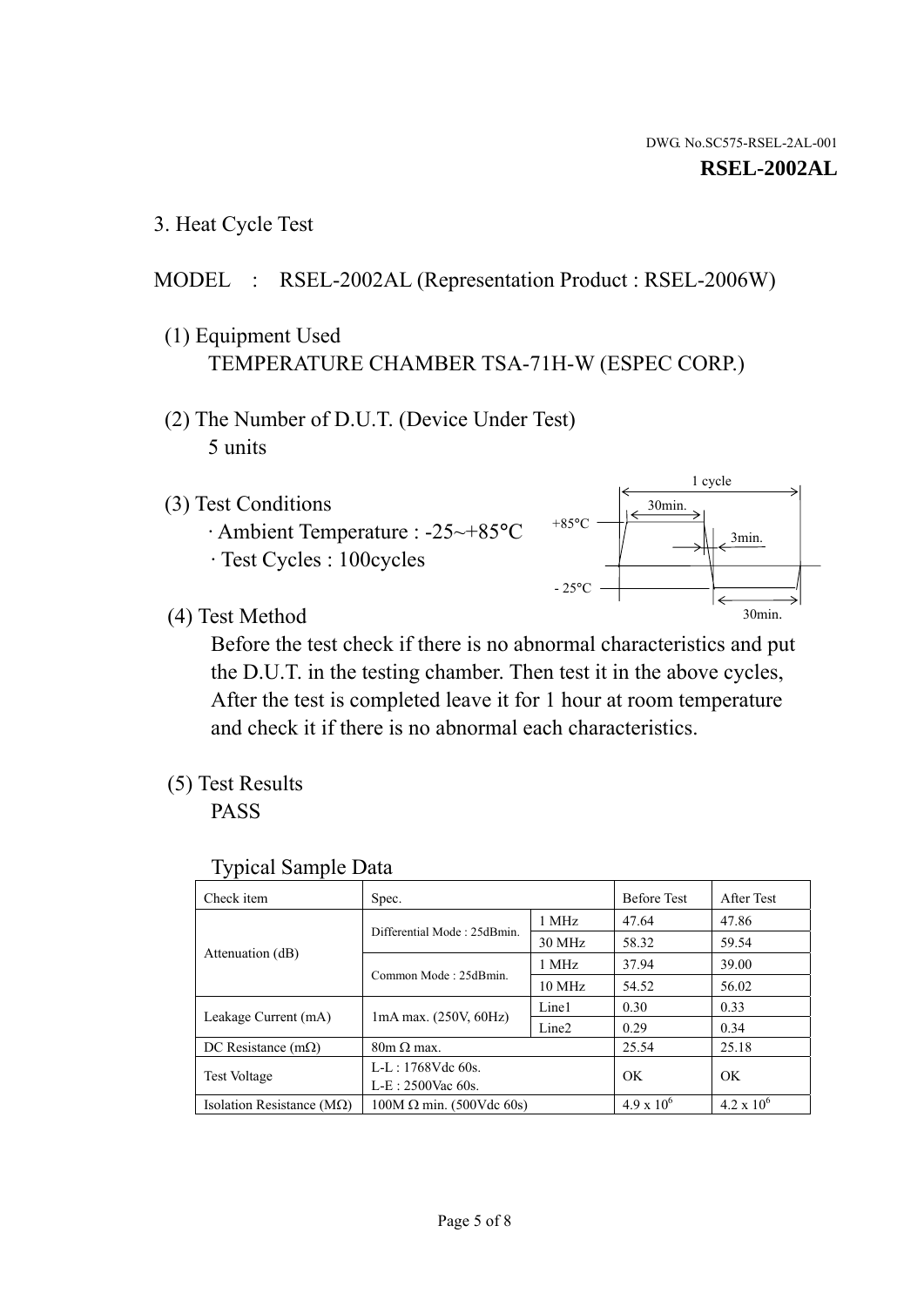4. Humidity Test

# MODEL : RSEL-2002AL (Representation Product : RSEL-2006W)

- (1) Equipment Used TEMP. & HUMID. CHAMBER PR-4KT (ESPEC CORP.)
- (2) The Number of D.U.T. (Device Under Test) 5 units

# (3) Test Conditions

- · Ambient Temperature : +40°C
- · Test Time : 500 hours
- · Ambient Humidity : 90~95% RH No Dewdrop

# (4) Test Method

 Before the test check if there is no abnormal characteristics and put the D.U.T. in the testing chamber. Then test it in the above conditions. After the test is completed leave it for 1 hour at room temperature and check it if there is no abnormal each characteristics.

# (5) Test Results

PASS

| ╯┸                                 |                                 |                   |                     |                     |
|------------------------------------|---------------------------------|-------------------|---------------------|---------------------|
| Check item                         | Spec.                           |                   | <b>Before Test</b>  | After Test          |
| Attenuation (dB)                   | Differential Mode: 25dBmin.     | 1 MHz             | 47.84               | 45.98               |
|                                    |                                 | 30 MHz            | 55.40               | 55.92               |
|                                    | Common Mode: 25dBmin.           | 1 MHz             | 37.24               | 37.92               |
|                                    |                                 | 10 MHz            | 53.44               | 54.30               |
| Leakage Current (mA)               | $1mA$ max. $(250V, 60Hz)$       | Line1             | 0.29                | 0.29                |
|                                    |                                 | Line <sub>2</sub> | 0.30                | 0.28                |
| DC Resistance $(m\Omega)$          | $80m \Omega$ max.               |                   | 25.32               | 25.60               |
| <b>Test Voltage</b>                | $L-L: 1768Vdc$ 60s.             |                   | OK                  | OK                  |
|                                    | $L-E: 2500$ Vac 60s.            |                   |                     |                     |
| Isolation Resistance ( $M\Omega$ ) | $100M \Omega$ min. (500Vdc 60s) |                   | $4.3 \times 10^{6}$ | $4.9 \times 10^{6}$ |

#### Typical Sample Data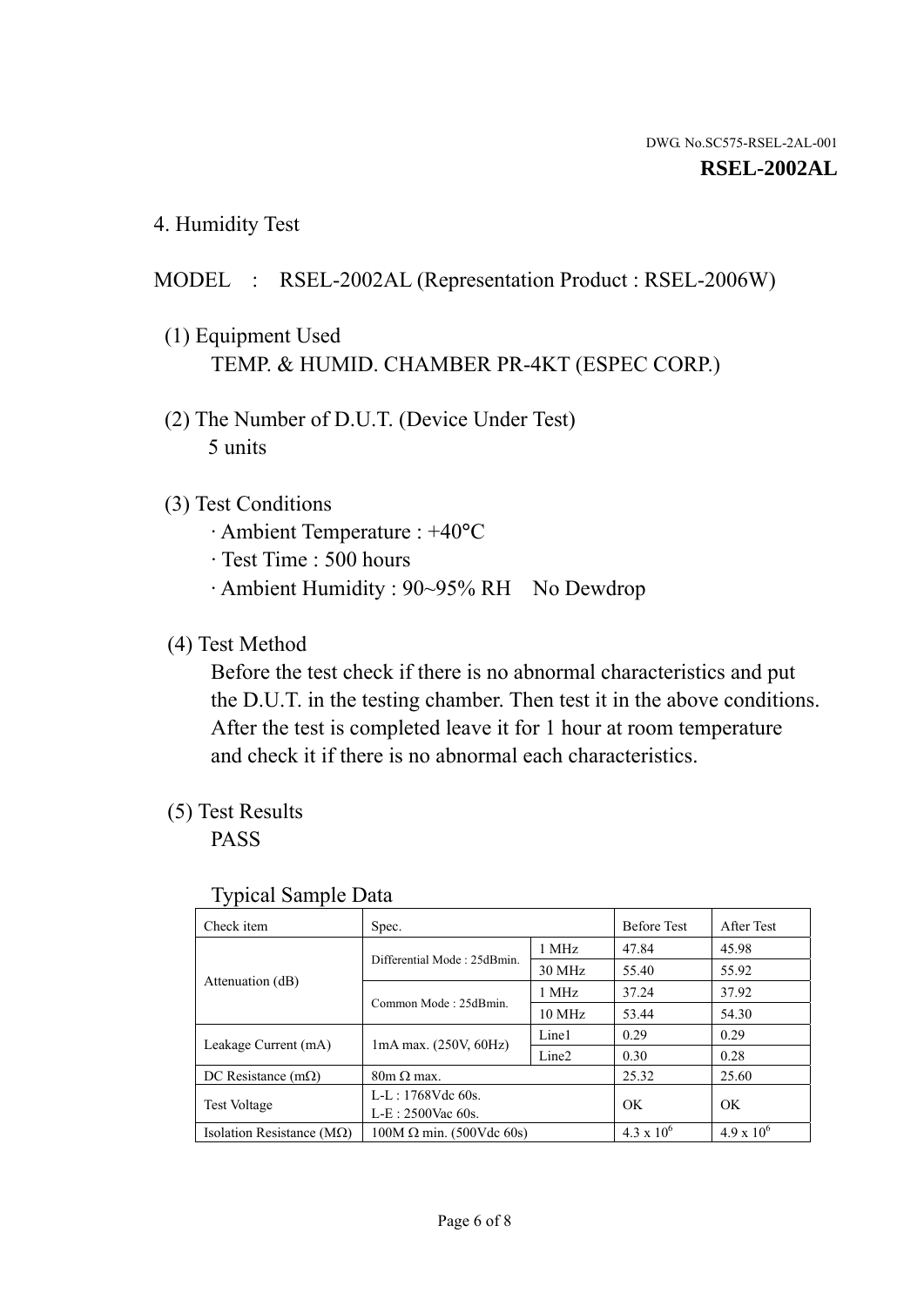5. High Temperature Resistance Test

### MODEL : RSEL-2002AL (Representation Product : RSEL-2006W)

- (1) Equipment Used TEMPERATURE CHAMBER PHH-300 ( ESPEC CORP.)
- (2) The Number of D.U.T. (Device Under Test) 5 units
- (3) Test Conditions
	- · Ambient Temperature : +55°C
	- · Test Time : 500 hours
	- · Operating : DC 6A
- (4) Test Method

 Before the test check if there is no abnormal characteristics and put the D.U.T. in the testing chamber. Then test it in the above conditions. After the test is completed leave it for 1 hour at room temperature and check it if there is no abnormal each characteristics.

(5) Test Results

PASS

| ╯┸                                 |                                 |                   |                     |              |
|------------------------------------|---------------------------------|-------------------|---------------------|--------------|
| Check item                         | Spec.                           |                   | <b>Before Test</b>  | After Test   |
|                                    | Differential Mode: 25dBmin.     | 1 MHz             | 47.32               | 47.38        |
|                                    |                                 | 30 MHz            | 55.64               | 57.74        |
| Attenuation (dB)                   | Common Mode: 25dBmin.           | 1 MHz             | 37.52               | 38.78        |
|                                    |                                 | 10 MHz            | 54.78               | 56.06        |
| Leakage Current (mA)               | $1mA$ max. $(250V, 60Hz)$       | Line1             | 0.30                | 0.30         |
|                                    |                                 | Line <sub>2</sub> | 0.31                | 0.31         |
| DC Resistance $(m\Omega)$          | $80m \Omega$ max.               |                   | 25.10               | 25.44        |
| <b>Test Voltage</b>                | $L-L: 1768Vdc$ 60s.             |                   | OK                  | OK           |
|                                    | $L-E: 2500$ Vac 60s.            |                   |                     |              |
| Isolation Resistance ( $M\Omega$ ) | $100M \Omega$ min. (500Vdc 60s) |                   | $4.4 \times 10^{6}$ | 5.1 x $10^6$ |

#### Typical Sample Data